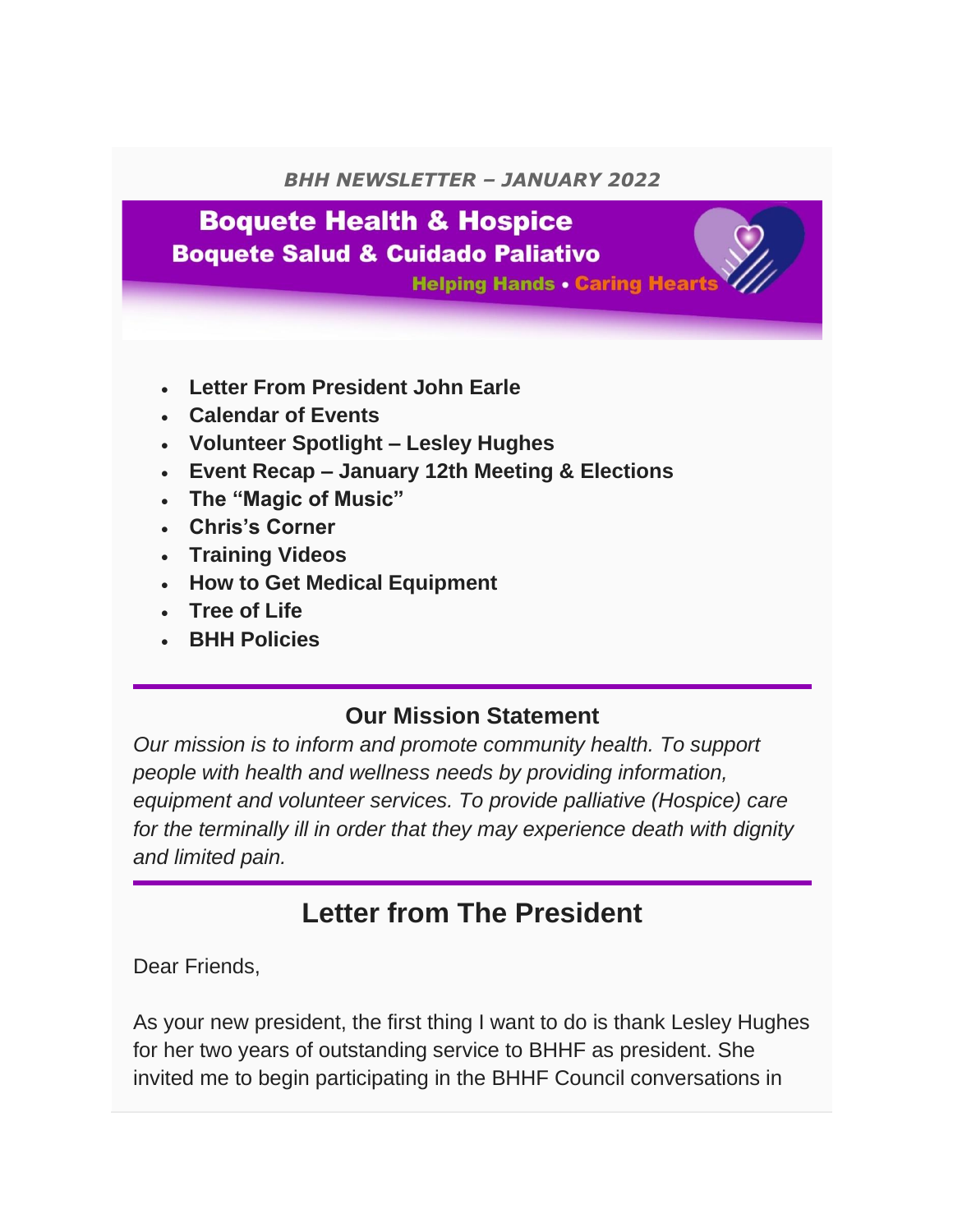December – getting me in tune with the way we currently go about our important mission. Boquete Health and Hospice is quite different from when I was last president around 14 years ago! Since that time our organization has expanded into many new community health support areas. I am very impressed with the amazing organization and efficiency of the entire leadership team – from Lesley, to the board and to all the teams. BHHF is fortunate to have such amazing talent at the controls. (I was even given a few tasks to perform – never waste an active volunteer!). In my new role as President, I will have a great deal of support. The current board consists of two other past presidents, Laurie Collier and Lesley Hughes.

The old Chinese curse "may you live in interesting times" seems to have blossomed in our time. I don't know about "interesting," but the Covid virus has made our operations more "challenging." We are continually reviewing how to meet and greet each other as well as handling people coming for equipment or other services safely. Behind the scenes many decisions are being made on how to deal with these challenges. The team leaders are ever vigilant. The Omicron variant seems to have arrived quickly, expanded exponentially, and hopefully will diminish rapidly. We are very hopeful that the curse of Covid will end this year. Meanwhile BHHF will continue to be as inclusive as possible while remaining focused on safety, and we will continue our compassionate and caring mission as stated at the top of this newsletter. Thank you all for the work that you do in caring for our amazing community!

### **Upcoming Events**

**Feb 2** – Council meeting

**Feb 9** – General Meeting (Zoom Only) \*\*All in-person general meetings are cancelled for now (except the January training class)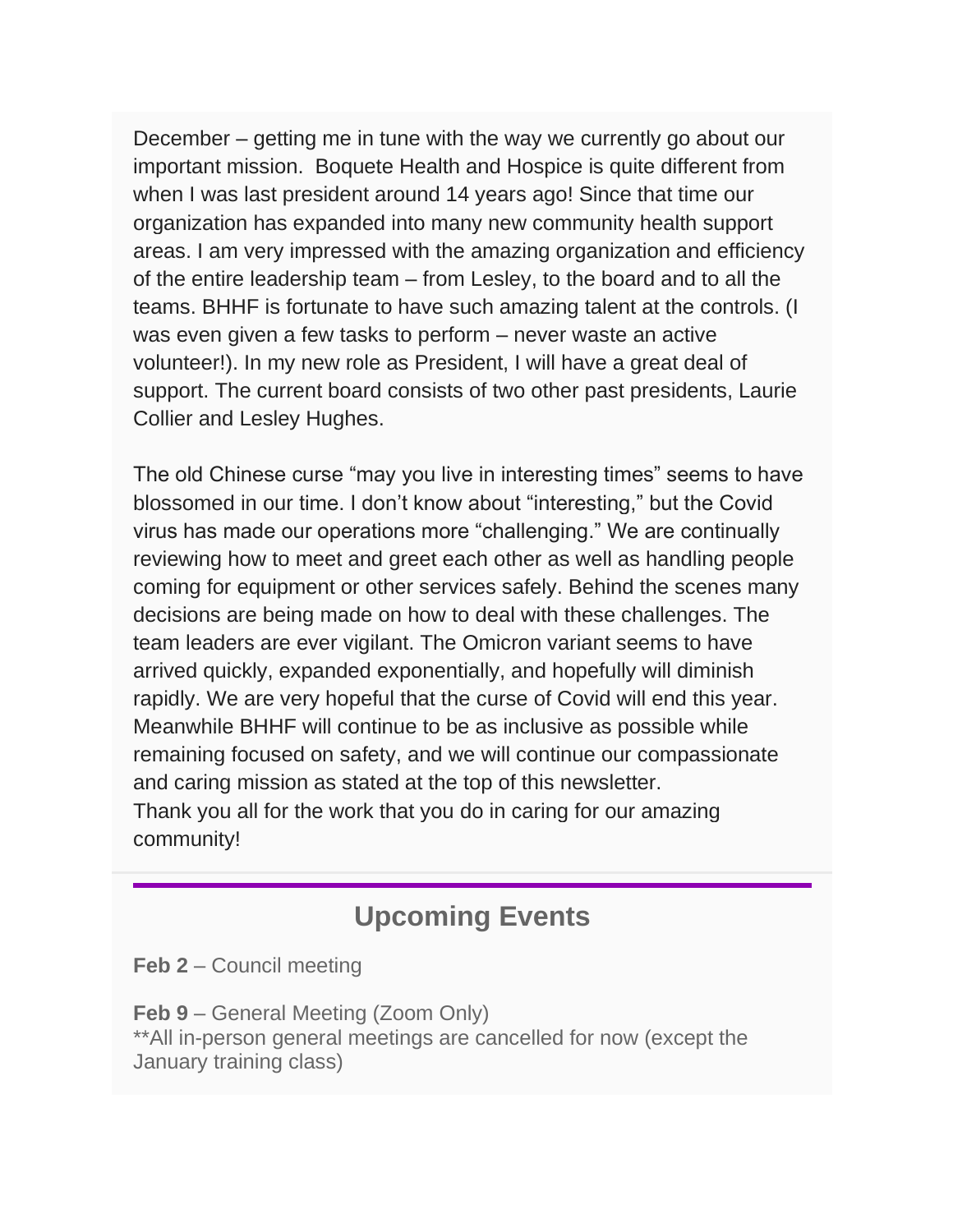**May 13, 14 and 15** – Art Show and Auction (postponed from February)



**The BHH Family wishes to extend its sincerest gratitude to Lesley Hughes as she steps down as President after 2 years!**

When Lesley was elected President in 2020, her term was only going to be for one year as there were several other things she wanted to do in BHH. Little did she know, BHH would not let her retire after only one year; we asked her to stay on as President for another year. 2020 started out on a high note. A volunteer class was underway, BHH had several initiatives planned and BHH was gaining a lot more awareness in the community. Things were off to a great start.



Then COVID attacked Panama and our local area. Immediately Lesley and the other Board members were thrust into crisis management mode. The pandemic, and how to manage through it as a health organization, was all new. Lesley immediately took the lead and with the Board began making some very difficult decisions. During these decisions, and still to this day, Lesley is a mother hen as she often says. In her words, the safety and care of our volunteers comes first and foremost. In every pandemic related decision made, Lesley always checked to ensure our volunteers were protected the best way possible. Lesley's approach to decision-making is levelheaded and always with a focus on safety first.

Despite two years of the pandemic, Lesley encouraged BHH to grow. While many other volunteer organizations were scaling back or closing altogether, Lesley pushed BHH into new territory and BHH grew. From when she assumed the role of President in 2020 until now, BHH has seen the number of patients more than double. A few of the BHH accomplishments in the two years Lesley has been president are: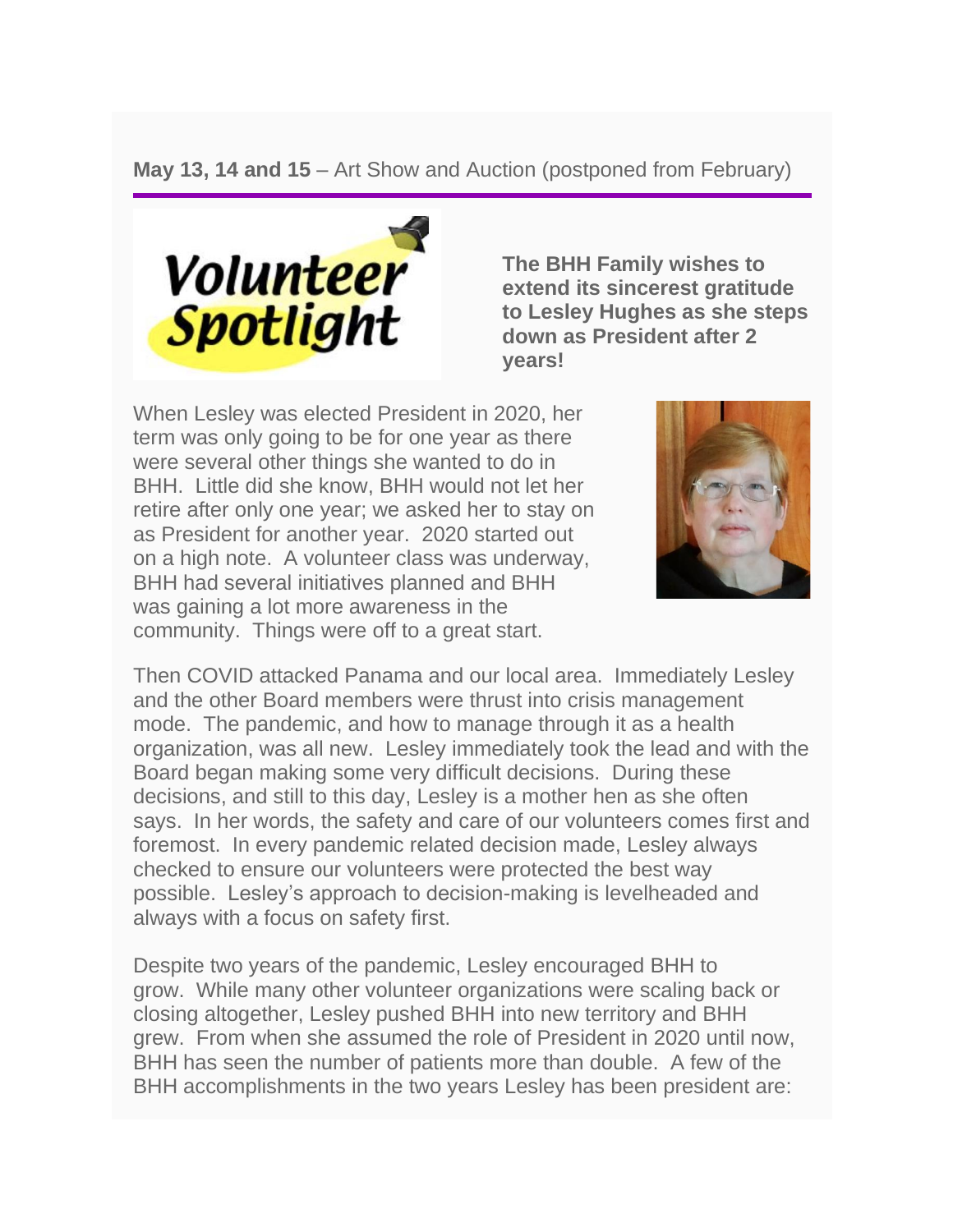#### • Volunteers

- When our Volunteer Coordinator retired this past fall, Lesley assumed the role and began interviewing and coordinating new volunteers until a new coordinator would be in position. Lesley did a terrific job making new members feel welcome while learning about BHH. In fact, every new volunteer in the October 2021 class Lesley taught, has become very active in BHH.
- Two new volunteer classes were delivered between 2020- 2021. She jumped in to help teach the October 2021 class.
- She is organizing and will co-teach the upcoming new volunteer class in January 2022.
- Lesley and BHH did its best to reach out to volunteers and to keep them both informed and as involved as possible during times of COVID lockdowns.
- Technology
	- Zoom became a way of communicating so everyone could stay in contact.
	- A new database project was kicked off which will tie patient care, equipment, volunteers, donors, treasury, and many other features together. The database will go live the first quarter of 2022.
	- A new BHH website with many more features and flexibility was started and will go live the first quarter of 2022. It will include both Spanish and English.
- Community Awareness
	- Despite the pandemic, the local community, and doctors both in Boquete and David, became more aware of BHH. Patient calls, equipment loans, services provided and general health related questions have more than doubled.
	- Lesley appeared in several presentations and on radio to promote BHH.
	- She appeared in a Being Prepared video to help promote the importance of being prepared in Boquete.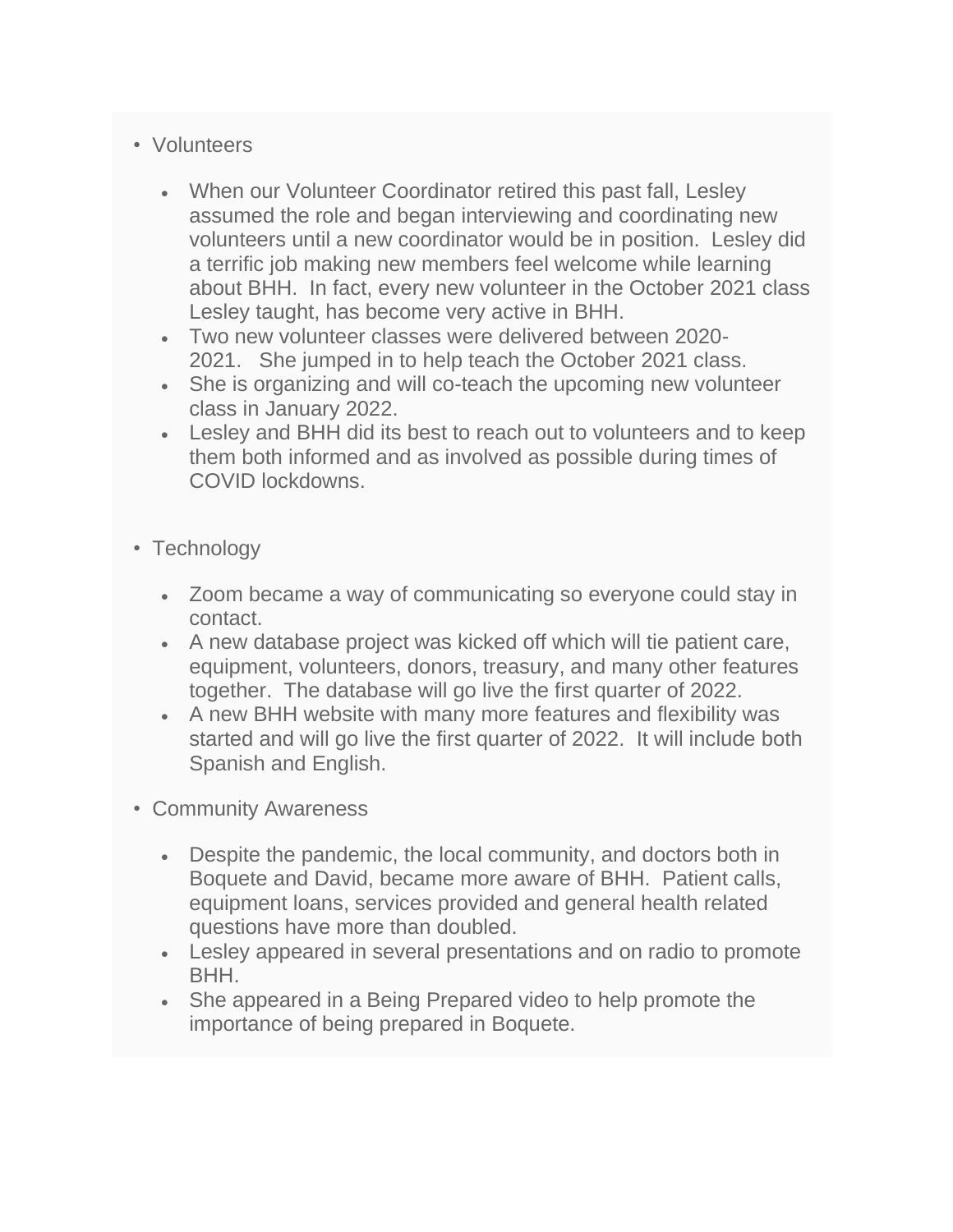- The Boquete Mayor's office partnered with BHH to host the October 2021 blood drive
- Equipment
	- New equipment purchases were made to address the expanding growth BHH is facing.
	- Creative ways to repair existing equipment to keep costs down were implemented.
	- Additional equipment locker space was obtained.
	- Additional volunteers were trained in equipment and respiratory.
- Personal Touches to Say We Care
	- A few volunteers came to Lesley with an idea: What if BHH could provide music to its patients and caregivers when going through difficult times? Lesley immediately jumped on the idea and encouraged the creation of a Music Team which today provides music and customized playlists to those in need with MP3 players.
	- Friendship Baskets were introduced with Lesley championing the idea. The project took off and now volunteers, patients and caregivers who are experiencing very difficult situations may receive a basket to let them know that the BHH family cares and is with them.

Of course, all of this could not have been accomplished without a team of wonderful volunteers. Lesley made sure every volunteer was heard and was encouraged to contribute. She was not afraid to jump in and work beside all of our volunteers. It was not uncommon to see Lesley working on multiple committees and projects at the same time.

The wonderful news is that she is not leaving BHH in 2022. Instead, Lesley is switching roles and will continue to be extremely active. She has assumed the position of BHH Treasurer. She is also joining the Respiratory Team, where her EMT skills will once again be used. Lesley is co-teaching the January New Volunteer Training class as well as assisting and preparing the new volunteer training instructors as they move into their new roles. And, you can bet that Lesley will be at the next blood drive with her sleeve rolled up.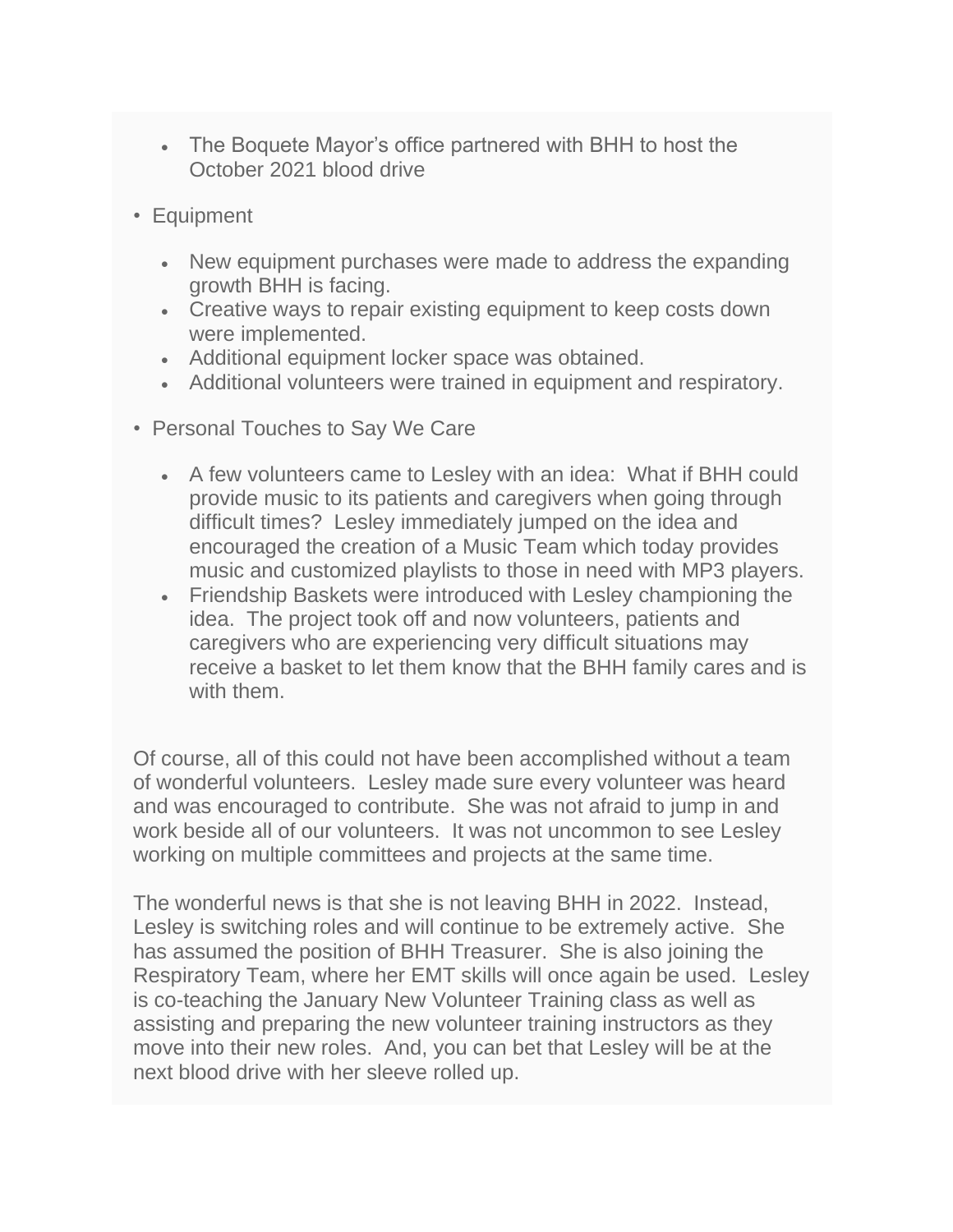We are so fortunate to have Lesley as part of the BHH Family and are so happy that she continues to be an extremely active member. Thank you, Lesley, from all of us!

**[Volunteer Application Form](https://www.boquetehealthandhospice.org/volunteer.html)**

# **Activity Recap**

### **January 12th General Meeting & Election**

The January meeting was by Zoom only. There was first the Election of Officers – the slate was elected. We appreciate our great slate of volunteers on the board!

- President John Earle
- Vice President Laurie Collier
- Secretary John Ferguson
- Treasurer Lesley Hughes

There was a wonderful presentation by Michael Polacek on "Understanding Experiential and Emotional Trauma",

followed by Bev Tyler explaining the position of Patient Care Coordinators.

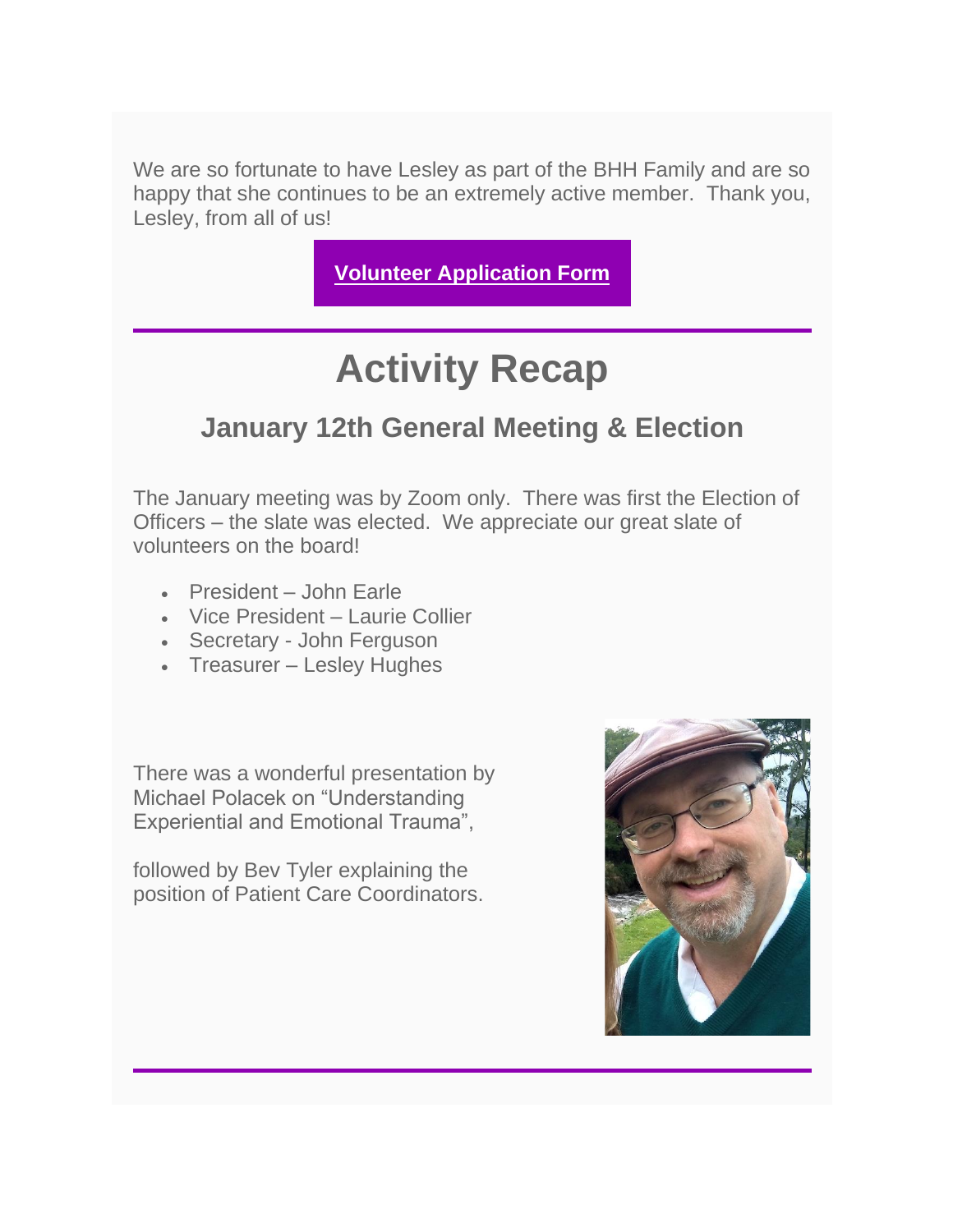

## **The "Magic of Music"**

The Magic of Music Team would like to invite you to visit our website and use our free Music Playlists derived from YouTube [https://www.boquetehospice.org/music](https://www.boquetehospice.org/music-playlists)[playlists](https://www.boquetehospice.org/music-playlists)

Additionally, we have another list of free YouTube Playlists that are associated with our articles about Music: <https://www.boquetehospice.org/playlists-music>

You'll find our Music articles at: [https://www.boquetehospice.org/music](https://www.boquetehospice.org/music-health-wellness)[health-wellness](https://www.boquetehospice.org/music-health-wellness)



## 7 Ways Houseplants May Improve Your Health, According to Scientists

Filling your home with greenery can do a whole lot more for you than provide content. Several studies have shown that an indoor garden can boost your mental and physical well-being.

**[Read the Article](https://www.bhg.com/gardening/houseplants/houseplants-improve-health/?did=725949-20220115&cmp=bhggetgrowing_011522&utm_campaign=bhg-get-growing_newsletter&utm_source=bhg.com&utm_medium=email&utm_content=011522&cid=725949&mid=77141709129&lctg=17513979)**

# **Videos**

Education Videos are up and running! Excellent info for caregivers and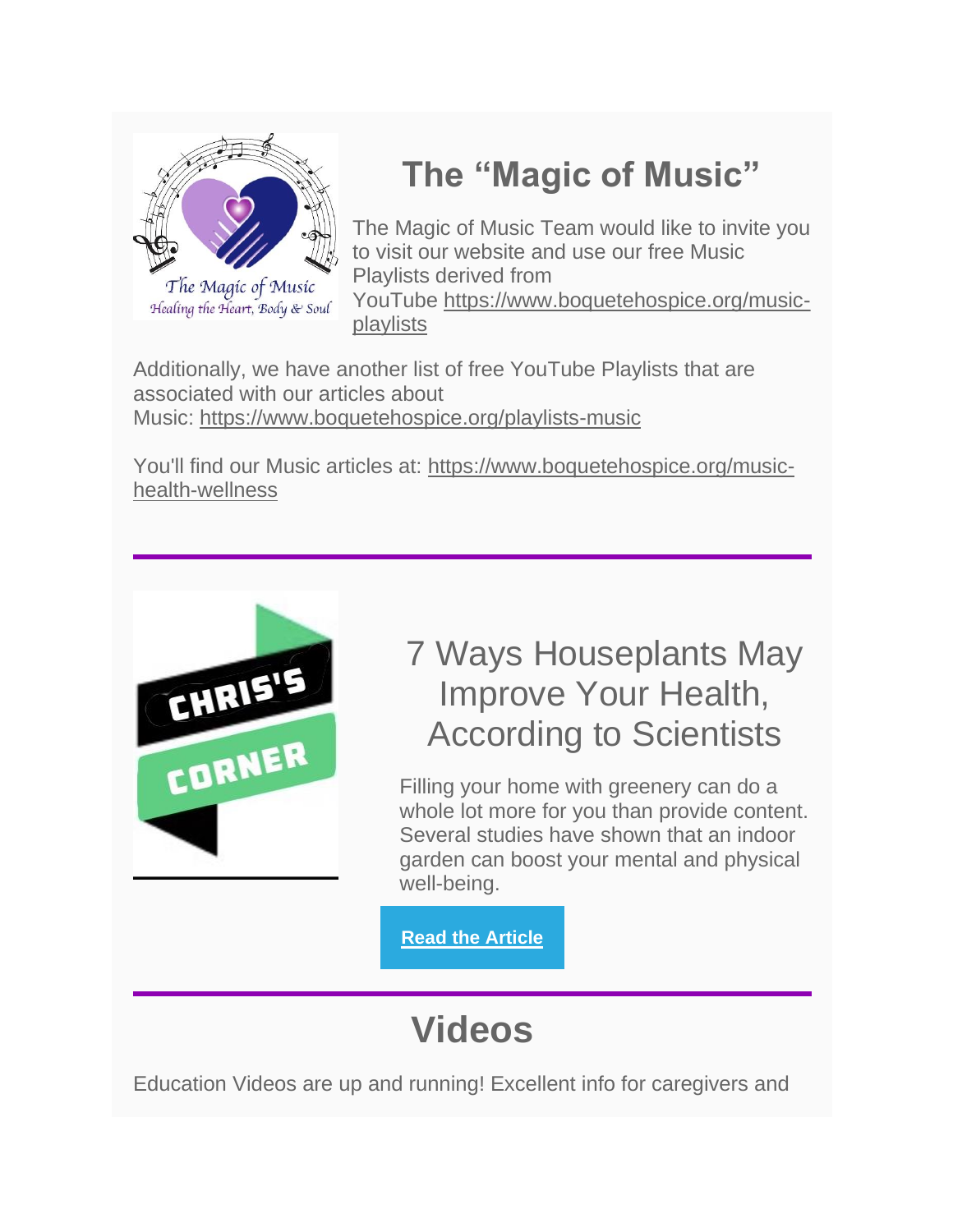general public in both Spanish and English. Topics include using all kinds of equipment including crutches, wheelchairs, walkers, how to move patients safely for both patient and caregiver, and general patient care. There are also informative videos on Alzheimer's and other dementia. To find these, go to the BHH website: Boquetehealth.org - Education - chose your topic.



## **Need Medical Equipment?**

If you or someone you know has a need to borrow or return equipment, please contact our Patient Care Coordinators (PCCs) at 6781-9250. All requests related to equipment must go through the PCCs. The PCCs will work with you or the caregiver to determine the appropriate equipment, availability and loan period. Once the equipment need is identified, the PCCs coordinate with the Equipment Team to ensure the correct equipment is sanitized and ready to be checked out (picked up) at our locker located at Alto Dorado. A member of the Equipment Team will contact you or the caregiver directly to make arrangements to meet at our locker.

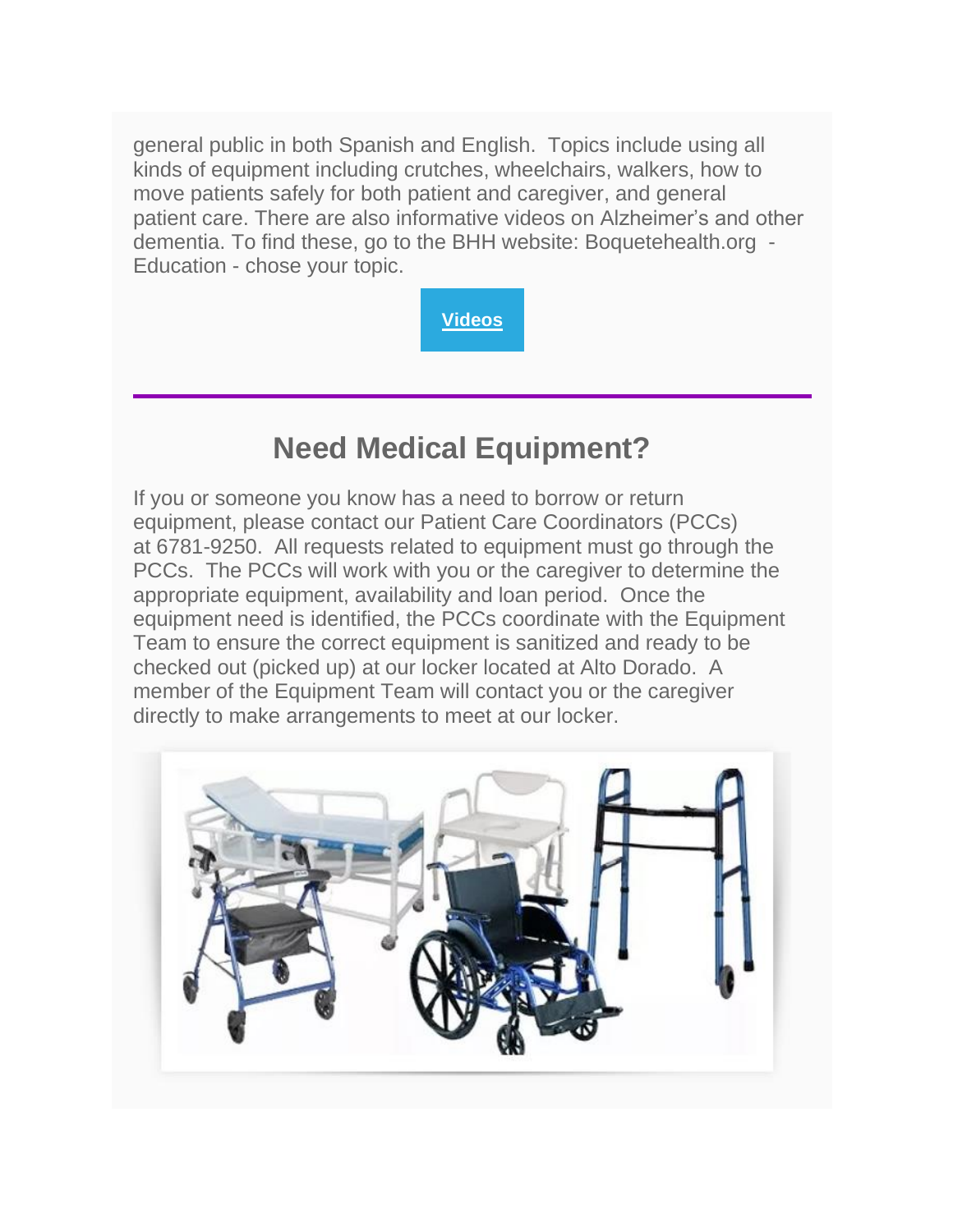Please note that our Equipment Team members only go to the locker for scheduled equipment checkouts and returns. No Equipment Team member is staffed at the locker and the locker is only open during specific times. Therefore, it is important to contact the PCCs first. When you are ready to return equipment, the process is the same. Simply call the PCCs at 6781-9250.

If you are using a piece of equipment for the first time, be sure to visit our website and go to Patient/Caregiver Videos under the Education tab to learn more. Here you will find videos and information on using equipment and caring for patients in the home.

## **About the Tree of Life**

The tree was created to honor our donors and volunteers. The roots are volunteers, the trunk is the council, the leaves are people who have donated \$100 or more. The two color leaves are people who have donated for two years. The flowers are sponsors who donate \$1000 or more. The Lilies are memorials to people who have passed. Family or friends have donated \$200 or more to honor them.

Add your leaf or flower or Lily. Click the button to make our tree grow. Thank you.

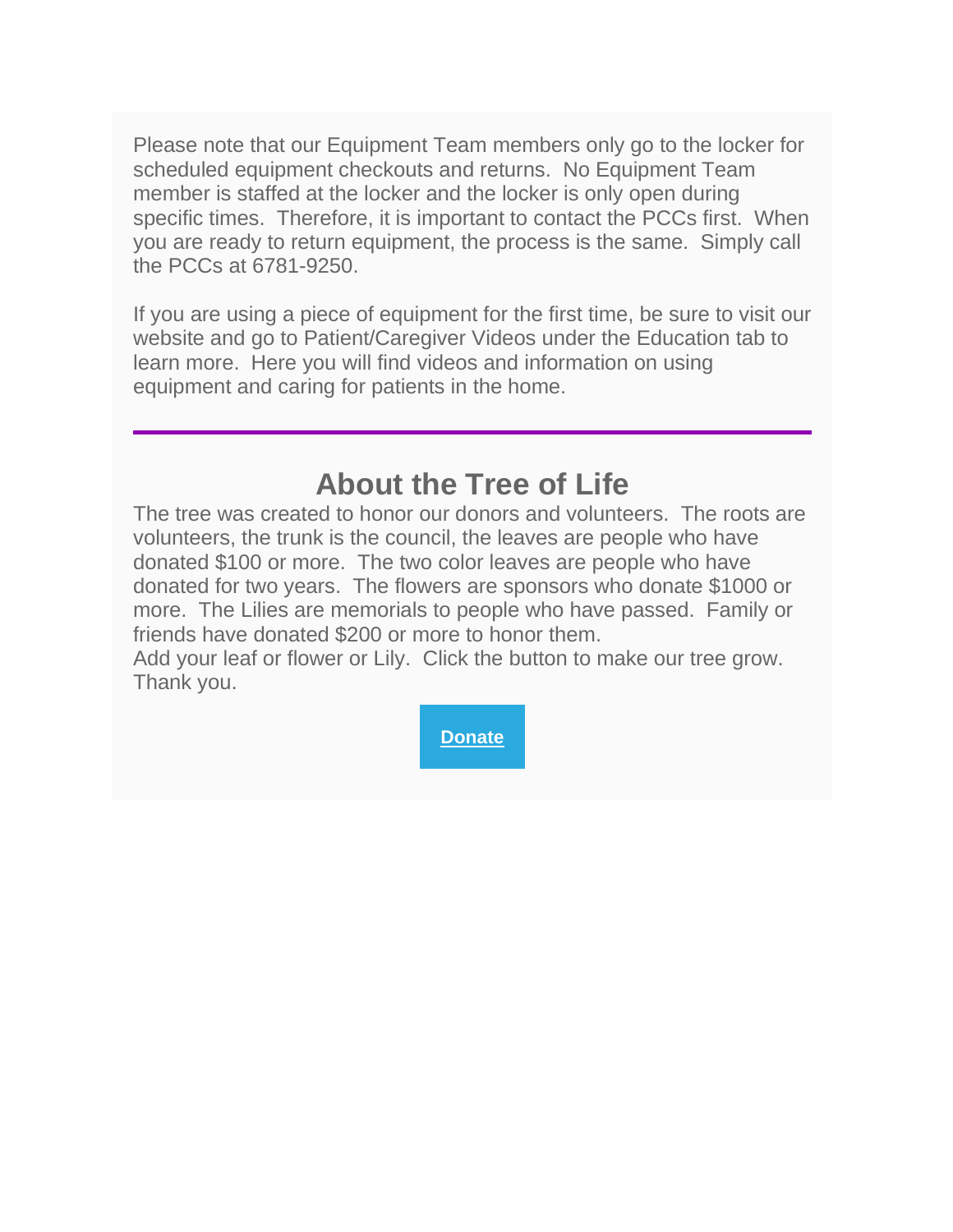

**[Click Here to Enlarge Tree](https://www.boquetehospice.org/lifetree)**

**Many Thanks to Our New and Repeat Donors** Pat & Harvey Thomas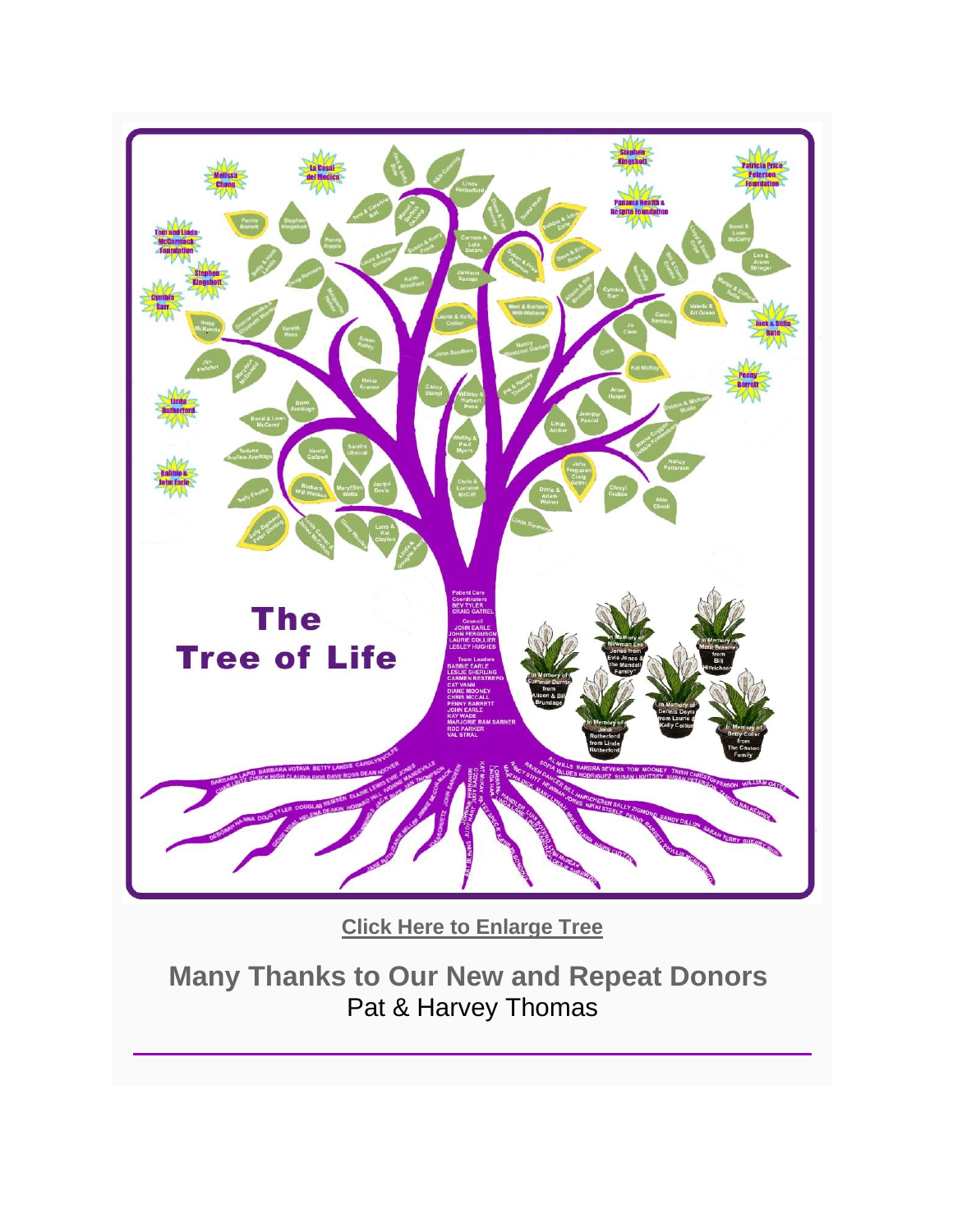

The policies of the organization are posted on our website. There is a link under Information Menu Policies. [https://www.boquetehospice.org/bhh](https://www.boquetehospice.org/bhh-policies)[policies](https://www.boquetehospice.org/bhh-policies)

The policies will be updated as needed.





### **To Make a Donation**

BHHF functions with donations provided by the community. If you are interested in supporting the work we do, please make a donation. To make a financial contribution:

• Check or cash please contact Lesley Hughes, treasurer,

at [treasurer@boquetehealth.org](mailto:treasurer@boquetehealth.org?subject=Donation)

- [Click Here](https://boquetehealth.org/donate-1) to make an online Paypal donation.
- Direct Deposit to Boquete Hospice and Health Foundation, Global

Bank Checking Account #16-101-23071-6